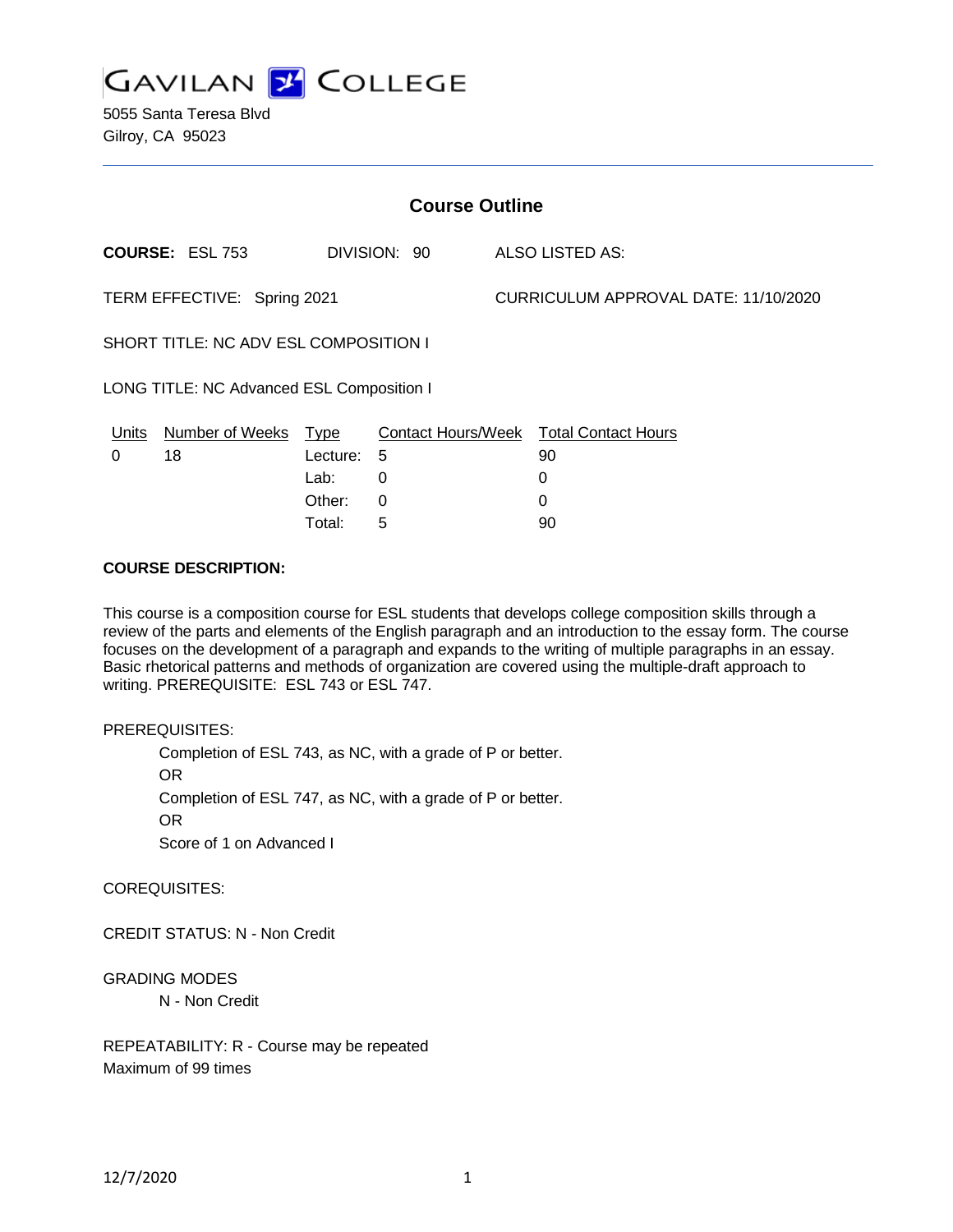SCHEDULE TYPES:

- 02 Lecture and/or discussion
- 05 Hybrid
- 71 Dist. Ed Internet Simultaneous
- 72 Dist. Ed Internet Delayed

# **STUDENT LEARNING OUTCOMES:**

1. Using the writing process and a variety of rhetorical patterns, write paragraphs with topic sentences, body support, and concluding sentences.

Measure of assessment: Written classwork, writing assignments.

Year assessed, or planned year of assessment: 2018

Semester: Spring

2. Write and differentiate among simple, compound, and complex sentences and use correct punctuation avoiding run-on, comma splice, and fragment errors.

Measure of assessment: Classroom work, computer software.

Year assessed, or planned year of assessment: 2018

Semester: Spring

3. Identify and develop an educational plan with a counselor.

Measure of assessment: Ed Plan.

Year assessed, or planned year of assessment: 2018

Semester: Fall

# **CONTENT, STUDENT PERFORMANCE OBJECTIVES, OUT-OF-CLASS ASSIGNMENTS**

Curriculum Approval Date: 11/10/2020 - **DE MODIFICATION ONLY**

4 Hours

CONTENT: Students are introduced to course objectives, provide an assessment of their writing ability, have an orientation to the ESL computer lab, learn journal requirements, and discuss the influence of culture on writing. The cultural and academic expectations of English writing are discussed.

HOMEWORK: Students prepare journal topics, use ESL software, work ESL tutors, and do textbook exercises.

STUDENT PERFORMANCE OBJECTIVES: develop a journal topic and explain the critical role of culture in writing.

# 12 Hours

CONTENT: Students recognize paragraph format and identify the steps of the writing process. Students review the structure of simple sentences, capitalization and subject-verb agreement rules and identify sentence fragments. Students attend a two-hour long Kickstart Orientation (in tutoring groups) and learn about the next steps (Math Assessment, Ed Plan, and GUID 210) to qualify for Priority Registration.

HOMEWORK: Students prepare journal topics, use ESL software, work with ESL tutors and do textbook exercises. They make an appointment with a counselor to discuss and prepare their Ed Plans.

STUDENT PERFORMANCE OBJECTIVES: recognize writing as a process with specific steps, utilize correct paragraph format, write simple sentences, identify fragments, discuss their future academic goals and begin preparing an Ed Plan.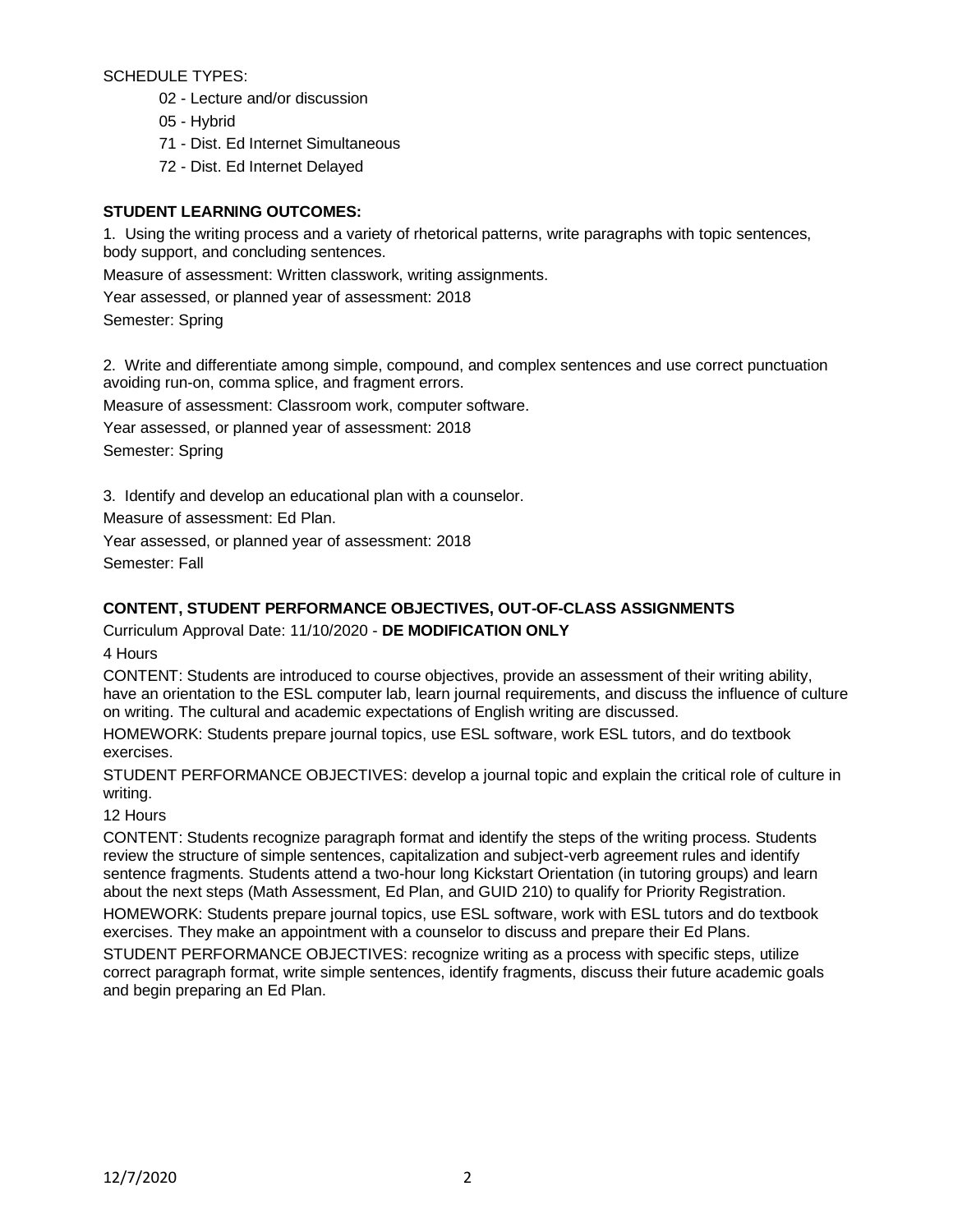### 12 Hours

CONTENT: Students study models of narrative writing and identify time word transitions. They study the "three comma rules" and write compound sentences. They are introduced to the techniques of freewriting and peer editing.

HOMEWORK: Students prepare journal topics, use ESL software, work with ESL tutors, do textbook exercises and write a narrative paragraph.

STUDENT PERFORMANCE OBJECTIVES: freewrite to generate ideas for a paragraph, write a narrative paragraph, and do both self and peer editing of the paragraph with special focus on correcting subject-verb agreement errors and fragments, and utilizing simple and compound sentences, commas and time word transitions.

### 12 Hours

CONTENT: Students learn the three parts of the paragraph: the topic sentence, support (examples), and the concluding sentence. They are introduced to paragraph outlining.

HOMEWORK: Students prepare journal topics, use ESL software, work with ESL tutors and do textbook exercises.

STUDENT PERFORMANCE OBJECTIVES: identify the parts of a paragraph and organize ideas for a paragraph by creating an outline.

### 12 Hours

CONTENT: Students study models of descriptive writing and learn how to write a topic sentence, provide adequate support and maintain unity. They cluster to generate ideas before writing a descriptive paragraph. They do peer and self-editing. They continue to review and practice writing compound sentences. They do an ungraded timed in-class writing.

HOMEWORK: Students prepare journal topics, use ESL software, work with ESL tutors, do textbook exercises and write a descriptive paragraph.

STUDENT PERFORMANCE OBJECTIVES: cluster to generate ideas for a paragraph, create an outline, write a unified spatial-order descriptive paragraph with a clear topic sentence, adequate support, and a strong concluding sentence, and do self and peer editing of the paragraph. They apply writing skills to timed in-class writing (ungraded).

### 12 Hours

CONTENT: Students study models of logical division (or classification) paragraphs and identify the types of transitions used in this rhetorical pattern. They practice writing topic sentences, supporting sentences and concluding sentences. They learn to distinguish fact from opinion when writing supporting sentences. They practice correcting fragments, run-ons and comma splice errors.

HOMEWORK: Students prepare journal topics, use ESL software, work with ESL tutors, do textbook exercises and write a logical division paragraph. Students do an ungraded timed in-class writing.

STUDENT PERFORMANCE OBJECTIVES: utilize any of the pre-writing techniques already studied to generate ideas for a paragraph, create an outline, write a logical division paragraph with a clear topic sentence, adequate factual support and a strong concluding sentence, do self and peer editing, with a special focus on correcting any fragments, run-ons or comma splice errors, and apply writing skills to timed in-class writing (ungraded).

### 12 Hours

CONTENT: Students study models of comparison-contrast paragraphs using both the block and point by point methods of development. They learn how to formulate the topic and concluding sentences as well as transition words typically used in this rhetorical pattern. They are introduced to complex sentences and parallel structure. They do a graded timed in-class writing.

HOMEWORK: Students prepare journal topics, use ESL software, work with ESL tutors, do textbook exercises and write a comparison-contrast paragraph.

STUDENT PERFORMACE OBJECTIVES: utilize any of the pre-writing techniques already studied to generate ideas for a paragraph, create an outline, write a comparison-contrast paragraph with a clear topic sentence, adequate factual support, appropriate transition words, and a strong concluding sentence, do self and peer editing, with a special focus on correcting any fragments, run-ons, comma splices or non-parallel structure, and apply writing skills to timed in-class writing (graded).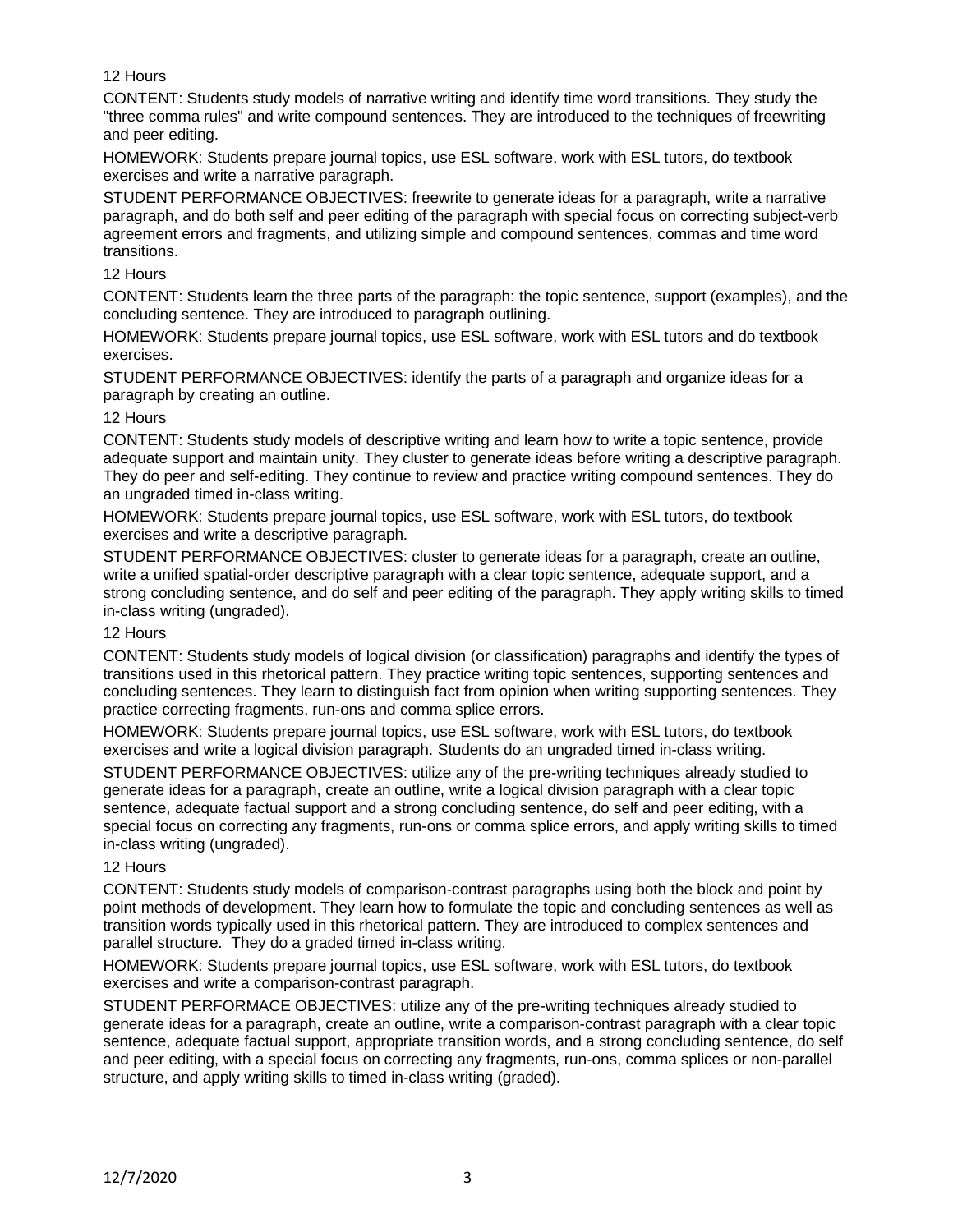10 Hours

CONTENT: Students are introduced to the essay, its components and organization, by studying various models.

HOMEWORK: Students prepare journal topics, use ESL software, work with ESL tutors and do textbook exercises.

STUDENT PERFORMANCE OBJECTIVES: identify the organization and parts of an essay.

2 Hours

CONTENT: Review for final exam and completion of Ed Plans.

HOMEWORK: Students use ESL software, work with ESL tutors, do textbook exercises and complete Ed Plans.

STUDENT PERFORMANCE OBJECTIVES: prepare for the final exam by reviewing: the steps in the writing process, prewriting techniques, outlining, the organizational patterns of narrative, descriptive, logical division and comparison-contrast paragraphs and a basic academic essay, the concepts of unity and parallelism, the use of transitions, the distinction between fact and opinion, simple, compound and complex sentences, and the correction of fragments, run-ons and comma splice errors. Students provide a copy of their completed Ed Plans to the instructor.

2 Hours

FINAL EXAM

# **METHODS OF INSTRUCTION:**

There will be lecture, discussion of readings and writing samples, small group work, pair work for peer revision, small group and individual tutoring sessions, extensive out-of-class writing assignments, in-class timed writing, weekly journal writing, and use of appropriate grammar and editing computer software programs.

# **METHODS OF EVALUATION:**

Writing assignments Evaluation Percent: 80 Evaluation Description: Written Homework, journals, paragraphs, self-evaluation. Skill demonstrations Evaluation Percent: 15 Evaluation Description: Written homework, lab and online practice exercises, performance exams. Objective examinations Evaluation Percent: 5 Evaluation Description: Multiple Choice, True/False, Completion.

# **REPRESENTATIVE TEXTBOOKS:**

Recommended Representative Textbooks

Folse. From Great Paragraphs to Great Essays, 2nd edition. Heinle Cengage,2010.

The content of this text is not out-of-date, and the writing skills taught are still current.

Reading Level of Text, Grade: Intermediate to Advanced ESL Verified by: Nicole Cisneros

Oshima and Hogue. Longman Academic Writing Series Book 3, 4th Edition. Pearson Longman,2013. ISBN: 978-0132915663

Reading Level of Text, Grade: Intermediate High to Advanced ESL Verified by: Nicole Cisneros Ruetten. Developing Composition Skills. Heinle Cengage,2012.

Reading Level of Text, Grade: Intermediate High to Advanced ESL Verified by: Nicole Cisneros